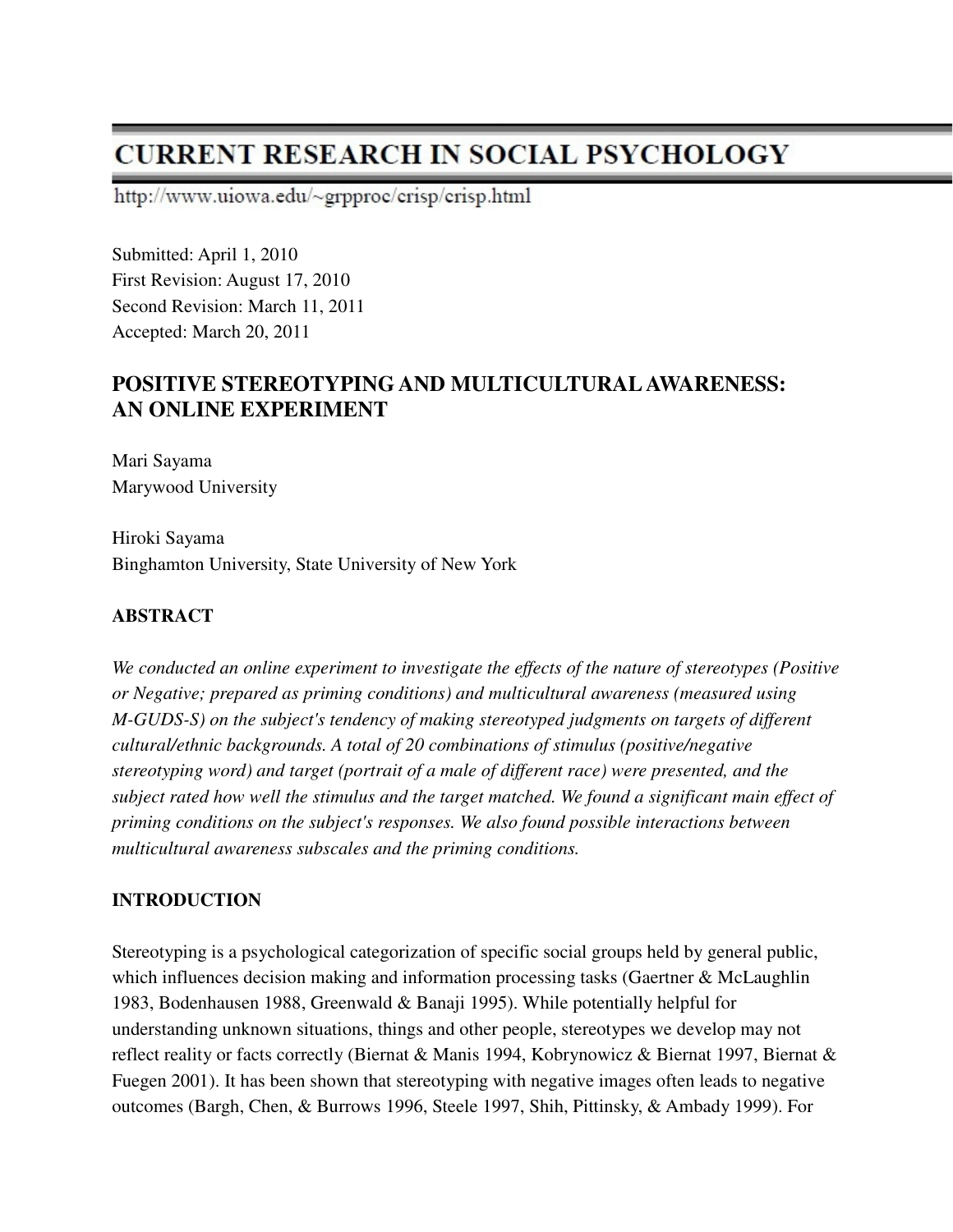example, Steele (1997) showed African American students scored worse in an exam than European American students in the same condition, but that they actually scored better in an encouraging condition where prevailing stereotypes of their intellectual inferiority were removed.

What is relatively under-emphasized is the fact that positive stereotyping also may lead to negative outcomes (Kleinfeld 1975). One might think that positive admiring simply encourages and empowers people (Shih, Pittinsky, & Ambady 1999), as opposed to harming or stigmatizing resulting from negative stereotyping. In some cases, however, positive misunderstanding may negatively affect and hurt others. Cheryan & Bodenhausen (2000) showed positive stereotyping (e.g., Asians are generally good at mathematics) created unwanted pressure in Asian subjects and caused negative outcomes. Asian students who reported math performance was important for them were tested under three identity-salience conditions (ethnic identity, gender identity and personal identity). The result showed, although all subject groups were highly motivated, Asian Americans, when their ethnic identity was positively focused on, reduced their concentration and significantly impaired their performance in a math test.

Several possible reasons have been indicated in the literature for why people may be less aware of positive stereotypes than negative stereotypes in their judgments. One straightforward reason is that positive stereotypes may actually have positive effects on one's physical and mental conditions, as reported for increased longevity (Levy et al. 2002) and enhanced academic performance (Shih, Pittinsky, & Ambady 1999). It must be noted, however, that these studies only manipulated self-perceptions of subjects, but not necessarily social stereotypes imposed onto the subjects by others, which are the main focus of this article. Another possible, more historical reason is that positive stereotypes appeared and spread as a counteraction against negative stereotypes and therefore people tend to appreciate, rather than criticize, the positive stereotypes. For example, Kleinfeld (1975) described the cultural relativist in the classroom 'as "racist" … as the older type', pointing out the possibility that cultural relativism was just another extreme of race-based stereotyping that emerged during the societal change in the 1960's. More recently, Gawronski et al. (2008) showed experimentally that non-stereotypic association training is primarily driven by the affirmation of counter-stereotypes rather than by the negation of stereotypes. In either process described in these studies, the removal of negative stereotypes was set to be the main societal goal, which inevitably made people blind to potential harms caused by positive stereotypes. In addition, Kleinfeld (1975) also pointed out the educational roots of positive stereotypes, particularly in university-level training based on anthropological concepts that were inclined to associate individuals with traditional cultures (i.e., pre-made categories) too much.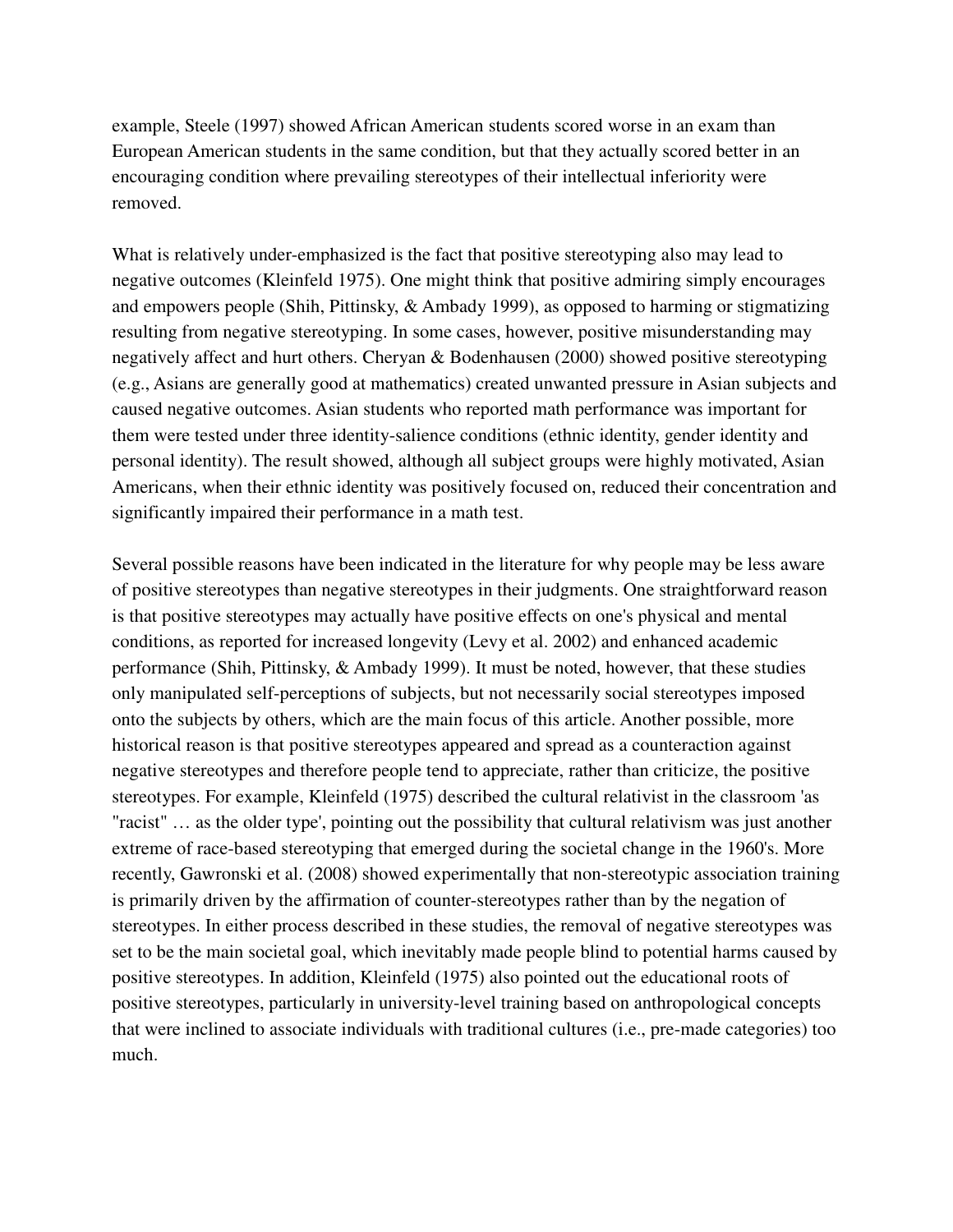Positive stereotyping can become particularly problematic in clinical fields where the importance of multicultural awareness and competency has already been acknowledged and emphasized, such as psychotherapy, mental health counseling and social work. Imagine a situation where a Black client with social anxiety visited a clinic and, just before the client expressed his problem, a counselor said Blacks were generally very social. While the client may feel unpleasant about this innocent stereotyping, he may notice the counselor's kindness and goodwill toward appreciating the client's ethnic heritage and attempt to make the session open and positive. In such a setting, it may be hard for the client to argue and correct the counselor's misunderstanding, and if the client did not show his displeasure, the counselor may not notice her unconscious stereotyping and develop wrong diagnoses or judgments (Abreu 1999).

To the best of our knowledge, little research has been conducted on the positive stereotyping made by people who are aware of multiculturalism, such as mental health professionals. We therefore examined the level of awareness of positive stereotyping among multiculturalism-aware people, in comparison to the level of awareness of negative stereotyping, and how people who unconsciously enact stereotyping express their misjudgments. Specific hypotheses we attempted to test were:

H1: People are generally more aware of negative stereotyping than positive stereotyping toward the targets from different cultures.

H2: There is a difference in the level of awareness of stereotyping between people who have good understanding of multicultural issues and people who do not have good understanding of multicultural issues.

#### **METHOD**

#### **Participants**

Anonymous subjects were invited to participate in this study mainly through two online psychological research communities, "*Psychological Research on the Net*" at Hanover College (http://psych.hanover.edu/research/exponnet.html) and "*Online Social Psychology Studies*" at the Social Psychology Network website (http://www.socialpsychology.org/expts.htm), from February 21st to June 21st, 2008. 126 subjects participated in this study, out of which 48 completed the entire experiment (completion rate: 38.1%). Two of them were excluded because of age (i.e., below 18). As a result, the responses of 46 subjects were used for the statistical analysis. Their demographics are summarized in Table 1.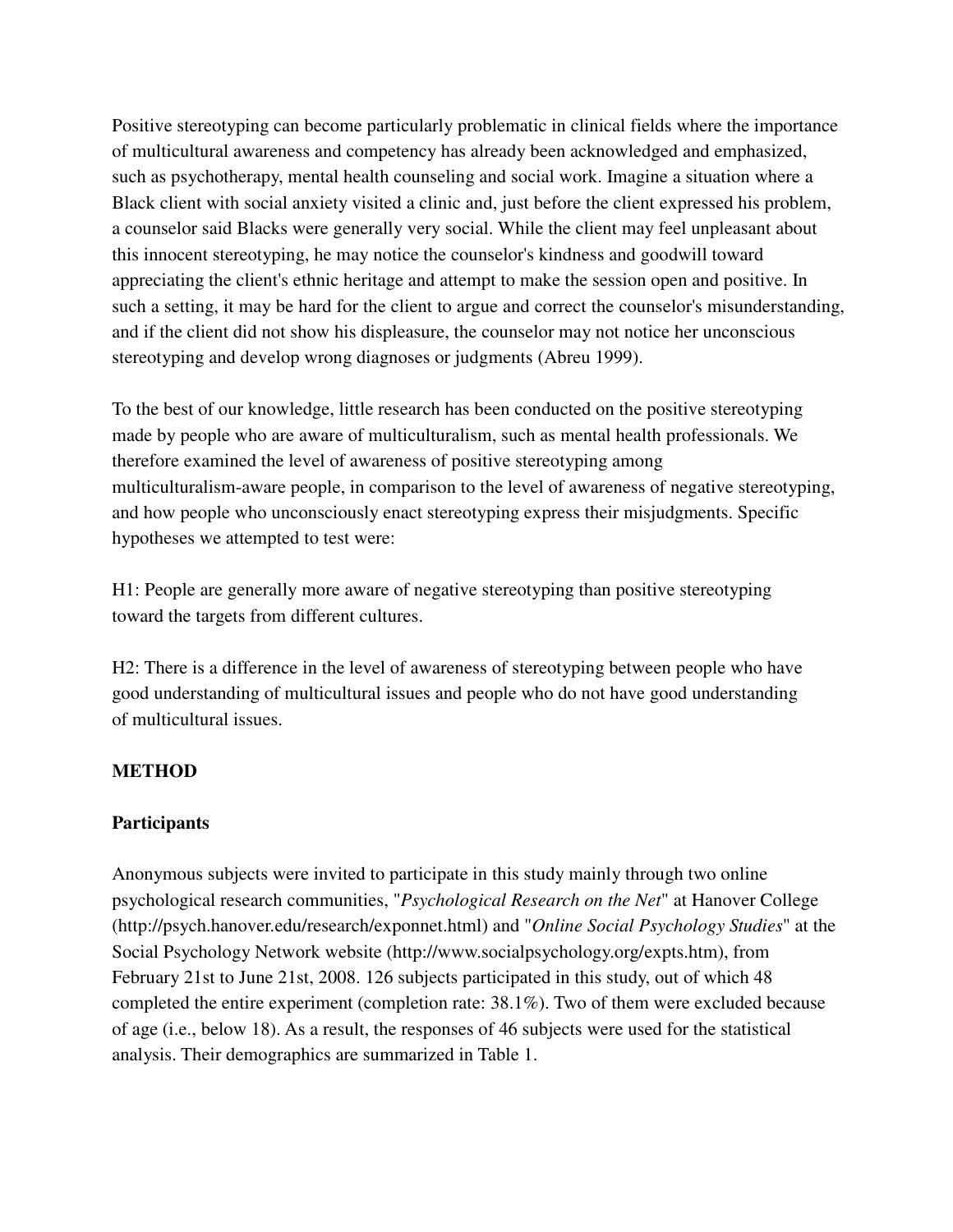| Question                 | Response                      | Frequency $(\% )$ |
|--------------------------|-------------------------------|-------------------|
| Gender                   | Female                        | 33 (71.7%)        |
|                          | Male                          | 13 (28.3%)        |
| Age                      | $18 - 19$                     | $12(26.1\%)$      |
|                          | $20 - 29$                     | 23 (50.0%)        |
|                          | $30 - 39$                     | $5(10.9\%)$       |
|                          | $40 - 49$                     | $3(6.5\%)$        |
|                          | $50 - 59$                     | $1(2.2\%)$        |
|                          | $60-$                         | $2(4.3\%)$        |
| <b>Educational level</b> | High school diploma/GED       | $2(4.3\%)$        |
|                          | Some college                  | 25 (54.3%)        |
|                          | College degree (4-year)       | 11 (23.9%)        |
|                          | Master's degree               | $5(10.9\%)$       |
|                          | Doctoral degree               | $2(4.3\%)$        |
|                          | Other                         | $1(2.2\%)$        |
| Race/ethnicity           | White/European American       | 27 (58.7%)        |
|                          | <b>Black/African American</b> | $6(13.0\%)$       |
|                          | Asian/Pacific Islander        | $7(15.2\%)$       |
|                          | Latino/Hispanic               | $6(13.0\%)$       |

Table 1: Demographics of experimental subjects.

#### **Materials**

The Short Form of the Miville-Guzman Universality-Diversity Scale (M-GUDS-S) (Miville et al. 1999, Fuertes et al. 2000) was used for the assessment of subjects' multicultural awareness. M-GUDS-S was designed to measure college students' attitudes, cognitions, and behaviors regarding diversity, using fifteen 6-point Likert Scale questions. The result is given in the form of total score and three subscales: Diversity of Contact, Relativistic Appreciation and Comfort with Differences. M-GUDS-S has been widely adopted by diversity researchers.

Three close-up color portraits were used as targets in the experiment: White, Black and Asian. The targets were all males in their 20's, with short hair, faint beard/mustache, and no glasses or accessories. The White and Black target photos were taken from the web database (Minear & Park 2004). The Asian target photo was purchased from dreamtime.com.

Eight positive stereotyping stimuli and eight negative stereotyping stimuli were prepared for each of the White, Black and Asian targets. Specifically, words that commonly appeared in the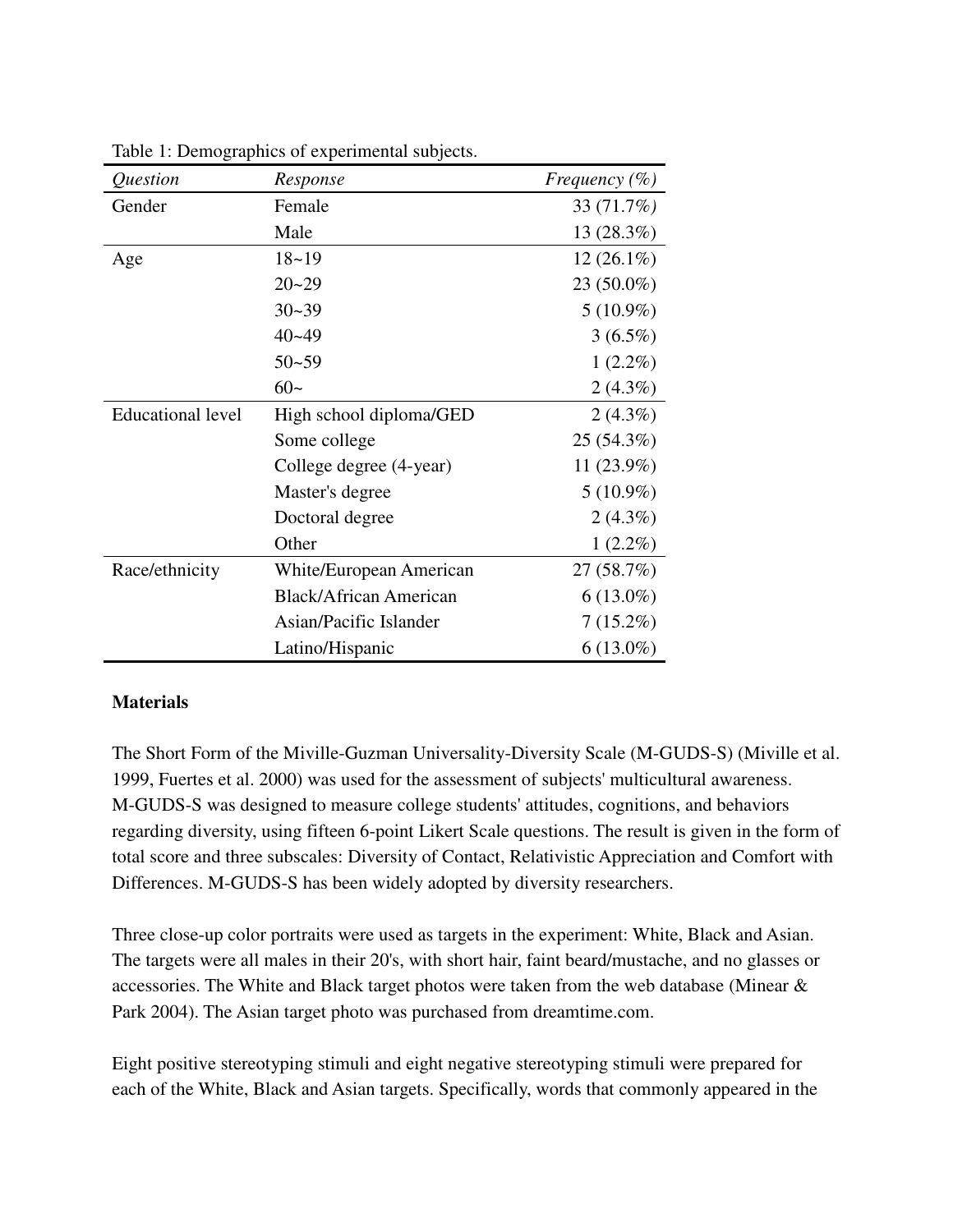relevant literature (Karlins et al. 1969, Devine 1986, Blair & Banaji 1996, Chang & Demyan 2007) were selected and used as stimuli. Fourteen neutral stimuli also were selected from (Devine 1986). The entire set of the stimuli is given in Appendix A.

#### **Procedures**

The experiment consisted of the following five parts.

The first part obtained informed consent, in which the subject was deceived into thinking that the purpose of this study was to examine the influence of personality on the information processing speed. This deception was implemented to reduce the Hawthorne effect on the subject's responses.

The second part was the assessment of the subject's awareness of and attitude toward multicultural issues using M-GUDS-S.

The third part was the additional questionnaire about demographic background of the subject, including questions about age, gender, educational level, and race/ethnicity.

The fourth part was the main part of the experiment. A stimulus word and target photo image were presented sequentially in the following pattern used by Blair & Banaji (1996): blank (500ms) -> stimulus (150ms) -> blank (200ms) -> target (540ms). Then the subject was asked to evaluate how well the word and the photo image matched each other in an 11-point Likert Scale. Races of targets were selected to ensure the ethnic background of the subject would be different from that of the target. Namely, White/European American, Latino/Hispanic, and other subjects were exposed to Black and Asian targets, Black/African American subjects were exposed to White and Asian targets, and Asian/Pacific Islander subjects were exposed to White and Black targets.

The subject was randomly assigned to one of the two priming conditions: Positive (8 positive and 2 neutral stimuli for each target) or Negative (8 negative and 2 neutral stimuli for each target). Given two targets, each subject went through  $2 \times (8 + 2) = 20$  stimulus-target combinations, shuffled in a random order, preceded by 4 practice combinations with neutral stimuli at the beginning.

The fifth part was a debriefing, where the actual purpose of the study was disclosed and information about experimental materials was provided to the subject.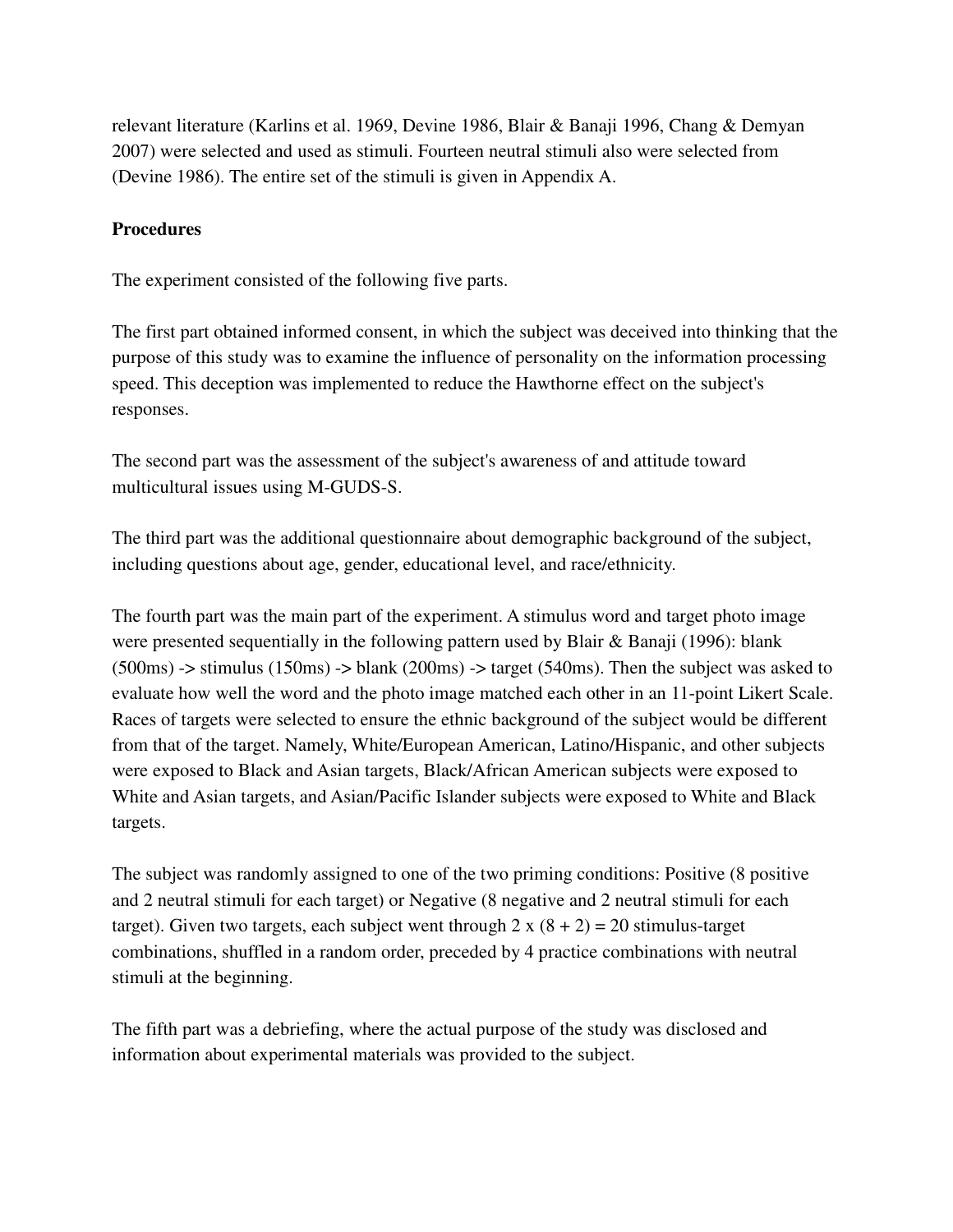#### **Experimental Setup**

The entire experiment was established as a web-based online survey. For this purpose we used QuestionPro.com, an online survey development service, under the Student Research Sponsorship license that was available for student research with no charge for six months. The URLs of the developed survey are as follows:

Cover page of study: http://ac.marywood.edu/msayama/www/

Online experiment: http://www.questionpro.com/akira/TakeSurvey?id=856853

Informed consent, assessment, questionnaire and debriefing were implemented as normal questionnaire/text forms using QuestionPro's standard survey templates. The main experimental part, however, involved time-controlled presentations of target and word images. Since QuestionPro did not support such dynamic components, we wrote our own JavaScript codes and embedded them in each question page to realize time-controlled changes of images. All target photos and stimulus words were prepared as a 600x400-pixel JPEG bitmap image on a white background. Target photos were placed in a 300x400-pixel area at the center of the bitmap images. To reduce potential time delay for loading and displaying images over the Internet, all target and word images were pre-loaded and cached in the web browser at the beginning of the experiment while the subject was answering the assessment questions.

Races of the target images were automatically selected based on the subjects' answer to the question about their race/ethnicity. Priming conditions were randomly assigned to either Positive or Negative. These selection mechanisms of experimental conditions were implemented using QuestionPro's "branching" capabilities.

Additionally, we wrote another piece of JavaScript code and embedded it in every question page in the main experiment to prevent the subject from going back to previous pages using the web browser's "back" button. This mechanism guaranteed the subject would always go through the online experiment in the right order.

This study was reviewed and approved by the Department Review Board of the Department of Psychology at Marywood University.

#### **RESULTS**

Data collected through the online experiment consisted of four primary independent variables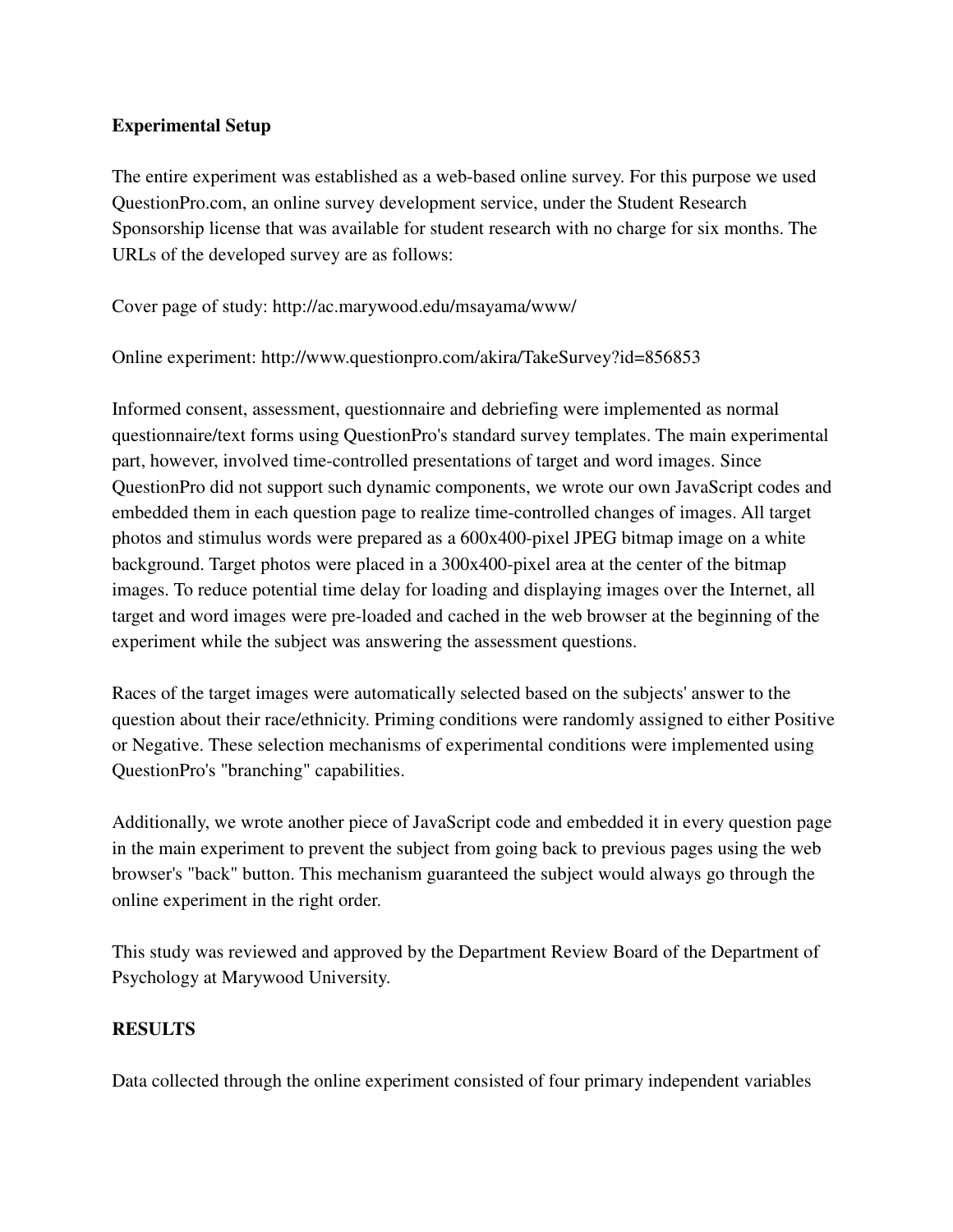and one dependent variable for each subject. Independent variables were three M-GUDS-S subscale scores (Diversity of Contact, Relativistic Appreciation and Comfort with Differences) and the priming condition (Positive or Negative; 1 and 0 were given as their numerical values, respectively, in regression analyses). The dependent variable was the subject's average answer to stimulus-target combinations in the main experiment (called Average Answer hereafter). Answers to combinations with neutral stimuli were excluded from the averaging. A greater Average Answer means that the subject considered the matching between the stimulus and the target stronger, indicating the subject's greater tendency toward (and therefore less awareness of) positive or negative stereotyping. In all of the following analyses, the significance level alpha  $= .05$  was used.

We first conducted linear regression analysis to test the effects of the priming condition and the sum of the three M-GUDS-S subscale scores (called Multicultural Awareness hereafter) on the subject's tendency toward stereotyping (i.e., Average Answer). The results are shown in Table 2:

| Variable          |          | Std. Err. |          |           |
|-------------------|----------|-----------|----------|-----------|
| (Constant)        | 6.847    | 1.316     | 5.204    | < 0.00001 |
| Priming Condition | 1.747    | 0.396     | 4.409    | < 0.0001  |
| Multicultural     | $-0.015$ | 0.018     | $-0.807$ | 0.424     |
| Awareness         |          |           |          |           |

Table 2: Results of linear regression analysis.  $N = 46$ .

It was shown that subjects in the Positive priming condition were significantly more prone to making stereotyped judgments ( $M = 7.573$ ,  $SD = 1.380$  with Positive priming condition) than subjects in the Negative priming condition ( $M = 5.811$ , SD = 1.285 with Negative priming condition). This supports H1 that people are generally more aware of negative stereotyping than positive stereotyping toward targets from different cultures. In the meantime, there was no significant effect detected for Multicultural Awareness, therefore no direct support was obtained for H2 from this regression analysis.

To further explore possible effects of Multicultural Awareness, data were separated into two subsets using the priming condition (data with Positive stimuli only and data with Negative stimuli only) and conducted a linear regression analysis for each, with Multicultural Awareness being the only independent variable. The results are shown in Tables 3 and 4: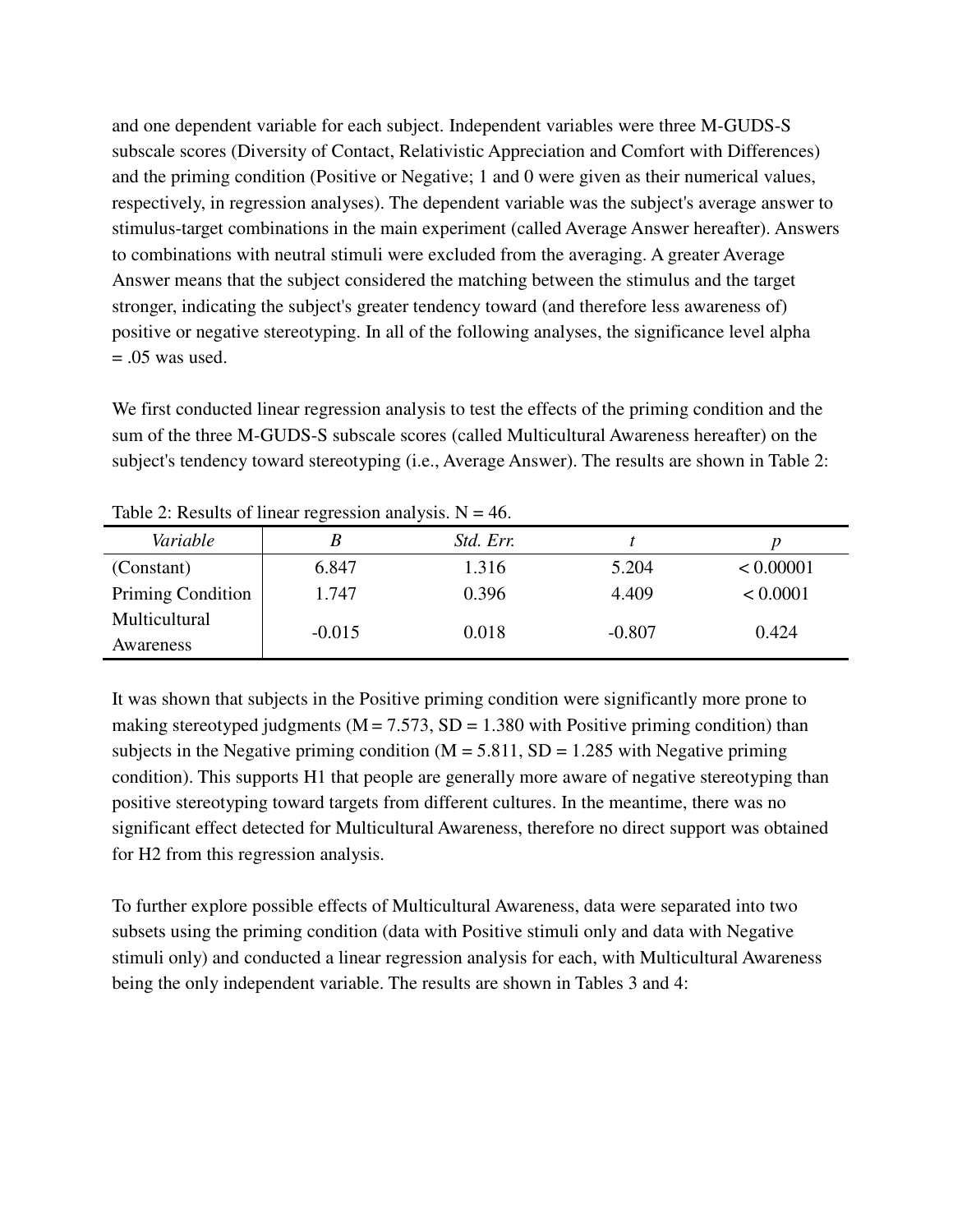|               | ت        |           |          |        |
|---------------|----------|-----------|----------|--------|
| Variable      |          | Std. Err. |          |        |
| (Constant)    | 7.665    | 2.060     | 3.720    | < 0.01 |
| Multicultural | $-0.001$ | 0.030     | $-0.045$ | 0.964  |
| Awareness     |          |           |          |        |

Table 3: Results of linear regression analysis of the data with Positive stimuli only.  $N = 24$ .

Table 4: Results of linear regression analysis of the data with Negative stimuli only.  $N = 22$ .

| Variable      |          | Std. Err. |          |         |
|---------------|----------|-----------|----------|---------|
| (Constant)    | 7.547    | .642      | 4.596    | < 0.001 |
| Multicultural | $-0.025$ | 0.023     | $-1.072$ | 0.296   |
| Awareness     |          |           |          |         |

While neither data set produced a statistically significant correlation between Multicultural Awareness and the tendency of stereotyping, of note is that the effect of Multicultural Awareness was stronger for the data with Negative stimuli. This is in agreement with H2, implying that the subjects with high Multicultural Awareness may have been more careful about negative stereotyping than positive stereotyping. However, our current data are not sufficient to derive a statistically significant conclusion on H2.

Finally, we calculated Pearson correlation coefficients between the M-GUDS-S scores or its subscales and the Average Answer of the subjects, in the entire data set as well as the Positive and Negative subsets. The results are summarized in Table 5.

| Data set         | <i>Multicultural</i><br>Awareness | Diversity of<br>Contact | Relativistic<br>Appreciation | Comfort with<br><b>Differences</b> |
|------------------|-----------------------------------|-------------------------|------------------------------|------------------------------------|
| All (both        |                                   |                         |                              |                                    |
| Positive and     |                                   |                         | $+.029$                      |                                    |
| Negative priming | $-.127$                           | $-.088$                 |                              | $-.214$                            |
| conditions)      |                                   |                         |                              |                                    |
| Positive priming | $-.010$                           | $+.007$                 | $+.235$                      | $-.270$                            |
| condition only   |                                   |                         |                              |                                    |
| Negative priming | $-.233$                           | $-.135$                 | $-.077$                      | $-.299$                            |
| condition only   |                                   |                         |                              |                                    |

Table 5: Pearson correlation coefficients between independent variables and dependent variable (Average Answer).

These results offer interesting observations. The Diversity of Contact and Relativistic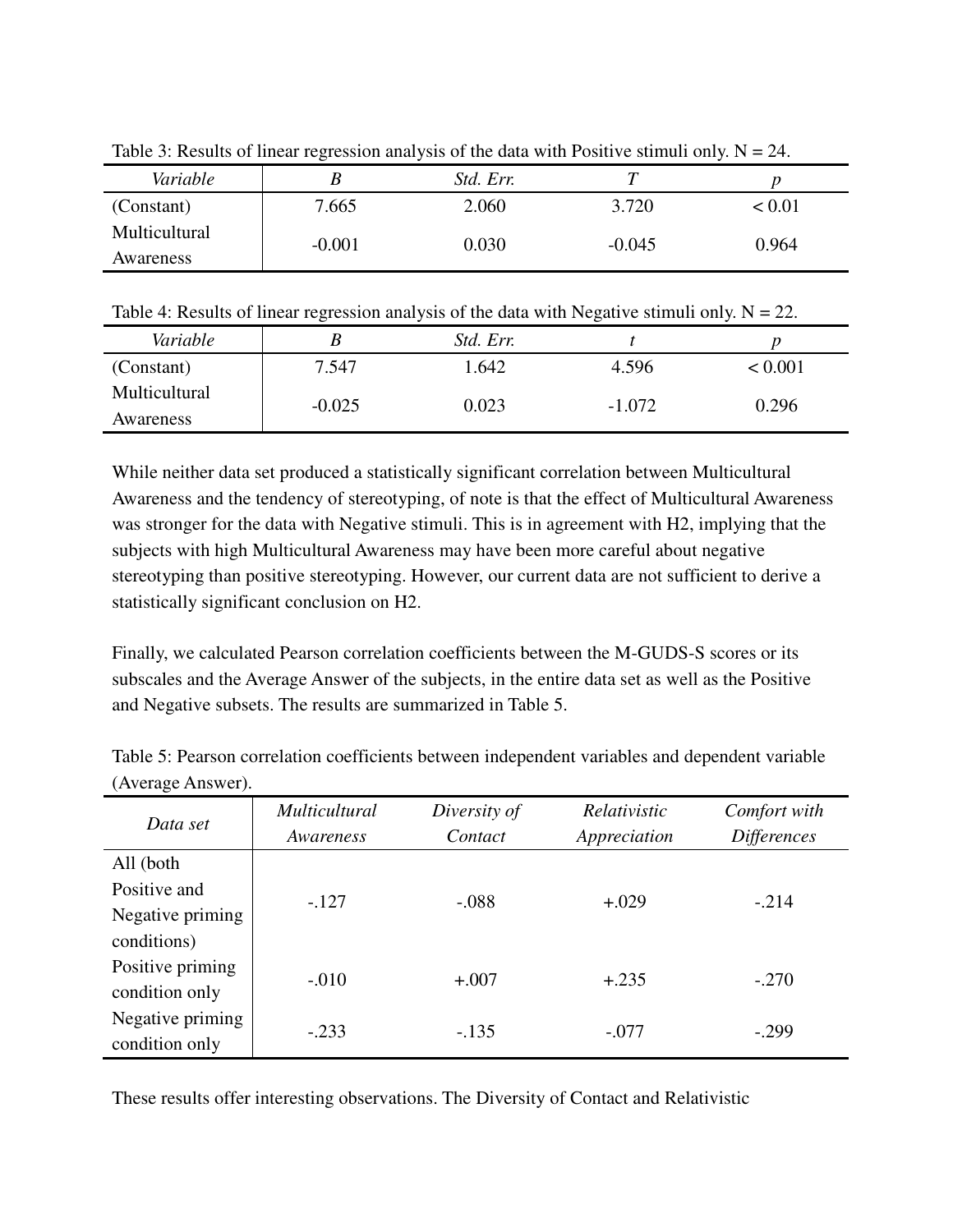Appreciation subscales showed some interactions with the priming conditions. Namely, the subjects with high Diversity of Contact scores may have made fewer stereotyped judgments than those with low Diversity of Contact scores only when the stimuli were Negative. In the meantime, the subjects with high Relativistic Appreciation scores may have made more stereotyped judgments than those with low Relativistic Appreciation scores only when the stimuli were Positive. These observations indicate that the Diversity of Contact and Relativistic Appreciation subscales may be worth further investigation. Additionally, the effect of the Comfort with Differences subscale on the average answer seemed robust and constant, with little interaction with the priming conditions.

#### **DISCUSSION**

We found a significant main effect of priming conditions indicating subjects in the Positive priming condition were more inclined to make stereotyped judgments than subjects in the Negative priming condition. This result can be understood in that people are less aware of the potential harms of positive stereotyping than those of negative stereotyping; therefore they may more easily make positively stereotyped judgments toward people from different cultures. This tendency was commonly observed for both subjects with high M-GUDS-S scores and subjects with low M-GUDS-S scores, indicating that, whether they have good understanding of multicultural issues or not, people easily express their "good" beliefs about others as stereotypes.

In our analyses no statistically significant effect was detected for Multicultural Awareness. However, when data were analyzed in more detail using M-GUDS-S subscales, some interactions between subscales and priming conditions were noticed. The Diversity of Contact subscale score seemed to have a negative effect on the average answer only under the Negative priming condition, while the Relativistic Appreciation subscale score seemed to have a positive effect on the average answer only under the Positive priming condition. In other words, Diversity of Contact may act to suppress negative stereotyping, while Relativistic Appreciation may act to promote positive stereotyping. To determine whether these are significant effects we would need more experimental data.

This study provides some key practical implications. First, it may help mental health professionals understand their inherent tendency to make and express positive stereotyping to their clients. This issue could be addressed in the educational materials for multicultural-centered practitioners (Sue et al. 1992). Also, our results suggest there should be special attention focused on the prevention of development of positive stereotypes when teaching diversity and multicultural issues in education in general. The current diversity education emphasizes the importance of recognizing and respecting differences between individuals with different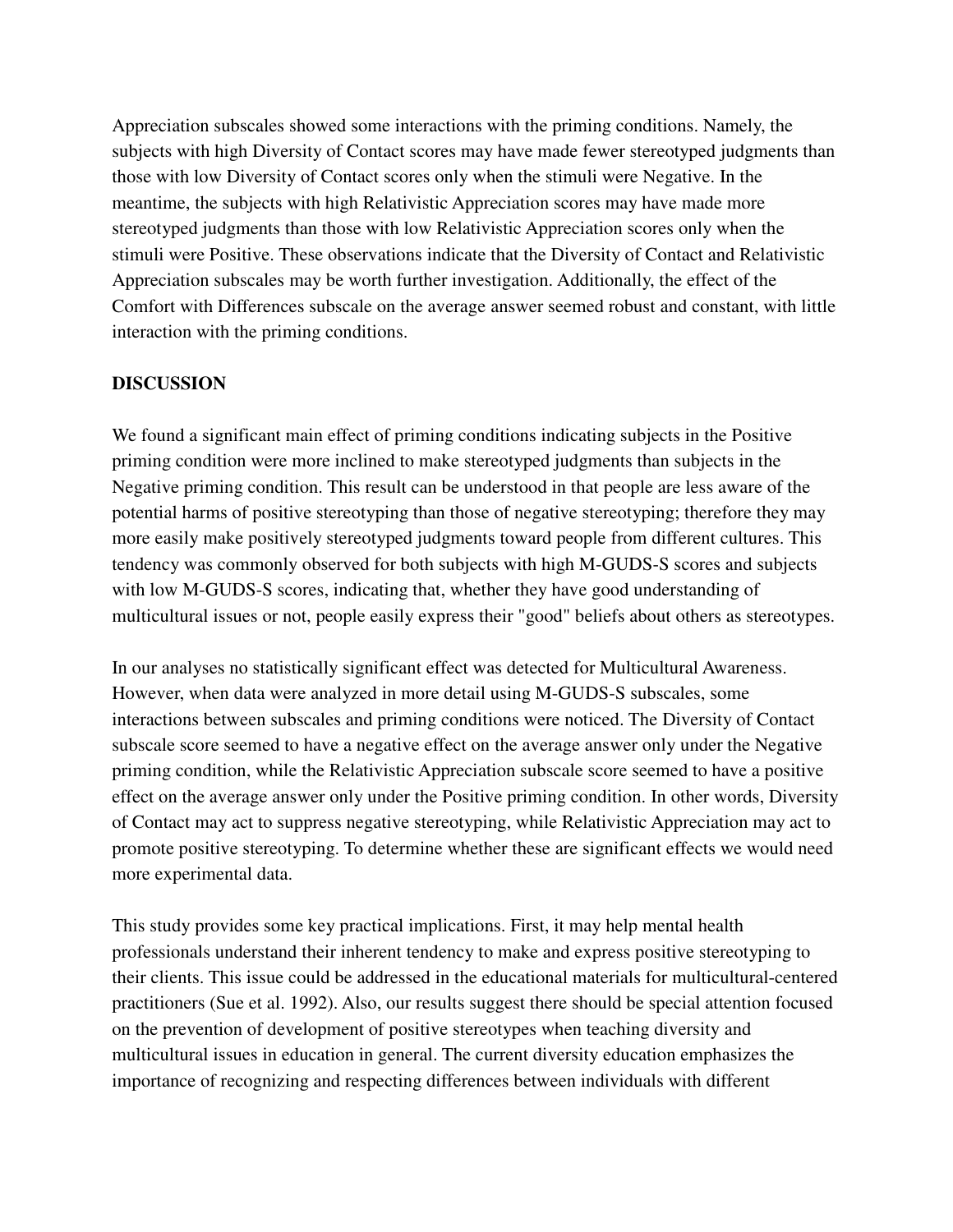backgrounds, but this may promote positive stereotyping of different people as a byproduct. A seemingly positive effect of the Relativistic Appreciation subscale score on the average answer under the Positive priming condition implies that this may be the case. In the meantime, the robust negative effect of the Comfort with Differences subscale score on the average answer implies that materials related to this subscale may be more emphasized in the diversity education to prevent the development of both negative and positive stereotyping.

This study used an online survey as the experimental tool, which enabled participation from subjects with a wide variety of backgrounds from across the globe. Moreover, this is an efficient method of data collection and analysis, as all responses were stored in the survey server electronically. However, there were several limitations in our experiment. The use of the Internet for recruiting may have biased the demographics of the subjects. We used only two psychology related websites for recruiting subjects for this study, as such the demographic data indicated most of the participants were college students who had technical skills to use computers and the Internet (and who probably major in psychology). Moreover, the online experiment has a fundamental limitation in controlling experimental conditions. It is not possible to completely control the testing condition/environment through the Internet. Subjects may take this survey using different web browsers, on computers with different operating systems, in different times and/or in different room environments. To fully control the experimental condition, one should conduct the same experiment by inviting the subjects in person and letting them use a computer set up and maintained by the experimenter. Obviously there is a tradeoff between the controllability of experimental conditions in laboratory experiments and the availability of globally distributed subjects in online experiments.

Future research directions include the more detailed analysis of the effects of M-GUDS-S subscales on positive stereotyping, which would provide additional knowledge regarding what kind of multicultural attitudes may promote (or suppress) positive stereotyping. Another, probably more important, future direction is to study how positive stereotyping is received by clients in professional settings. This could be studied in both experiments and fieldwork, and would produce critical information about how mental health professionals should improve their conduct to make their practice most effective for clients coming from different cultural backgrounds.

#### **REFERENCES**

Abreu, J. M. (1999). Conscious and Nonconscious African American Stereotypes: Impact on First Impression and Diagnostic Ratings by Therapists. *Journal of Counseling and Clinical Psychology*, 67, 387-393.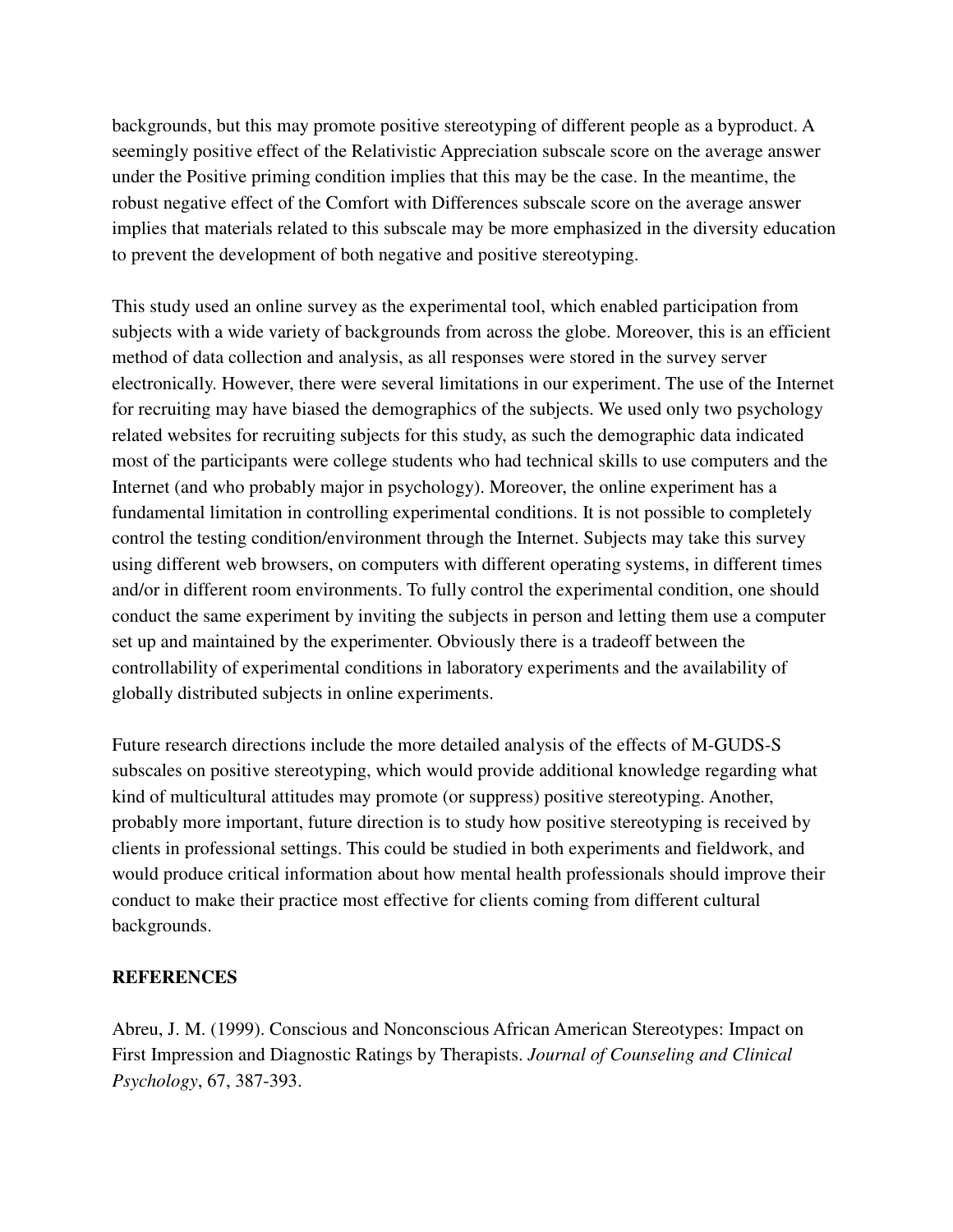Bargh, J. A., Chen, M., & Burrows, L. (1996). Automaticity of Social Behavior: Direct Effects of Trait Construct and Stereotype Activation on Action. *Journal of Personality and Social Psychology*, 71, 230-244.

Biernat, M. & Fuegen, K. (2001). Shifting Standards and the Evaluation of Competence: Complexity in Gender-Based Judgment and Decision Making. *Journal of Social Issues*, 57, 707-724.

Biernat, M. & Manis, M. (1994). Shifting Standards and Stereotype-Based Judgments. *Journal of Personality and Social Psychology*, 66, 5-20.

Blair, I. V., & Banaji, M. R. (1996). Automatic and Controlled Processes in Stereotype Priming. *Journal of Personality and Social Psychology*, 70, 1142-1163.

Bodenhausen, G. V. (1988). Stereotypic Bases in Social Decision Making and Memory: Testing Process Models of Stereotype Use. *Journal of Personality and Social Psychology*, 55, 726-737.

Chang, D. F. & Demyan, A. (2007). Teacher's Stereotypes of Asian, Black, and White Students. *School Psychology Quarterly*, 22, 91-114.

Cheryan, S., & Bodenhausen, G. V. (2000). When Positive Stereotypes Threaten Intellectual Performance: The Psychological Hazards of "Model Minority" Status. *Psychological Science*, 11, 399-402.

Devine, P. G. (1989). Stereotypes and Prejudice: Their Automatic and Controlled Components. *Journal of Personality and Social Psychology*, 56, 5-18.

Fuertes, J. N., Miville, M. L., Mohr, J. J., Sedlacek, W. E., & Gretchen, D. (2000). Factor Structure and Short Form of The Miville-Guzman Universality-Diversity Scale. *Measurement and Evaluation in Counseling and Development,* 33, 157-169.

Gaertner, S. L. & McLaughlin, J. P. (1983). Racial Stereotypes: Associations and Ascriptions of Positive and Negative Characteristics. *Social Psychology Quarterly*, 46, 23-30.

Gawronski, B., Deutsch, R. Mbirkou, S., Seibt, B., & Strack, F. (2008). When "Just Say No" is Not Enough: Affirmation Versus Negation Training and the Reduction of Automatic Stereotype Activation. *Journal of Experimental Social Psychology,* 44, 370-377.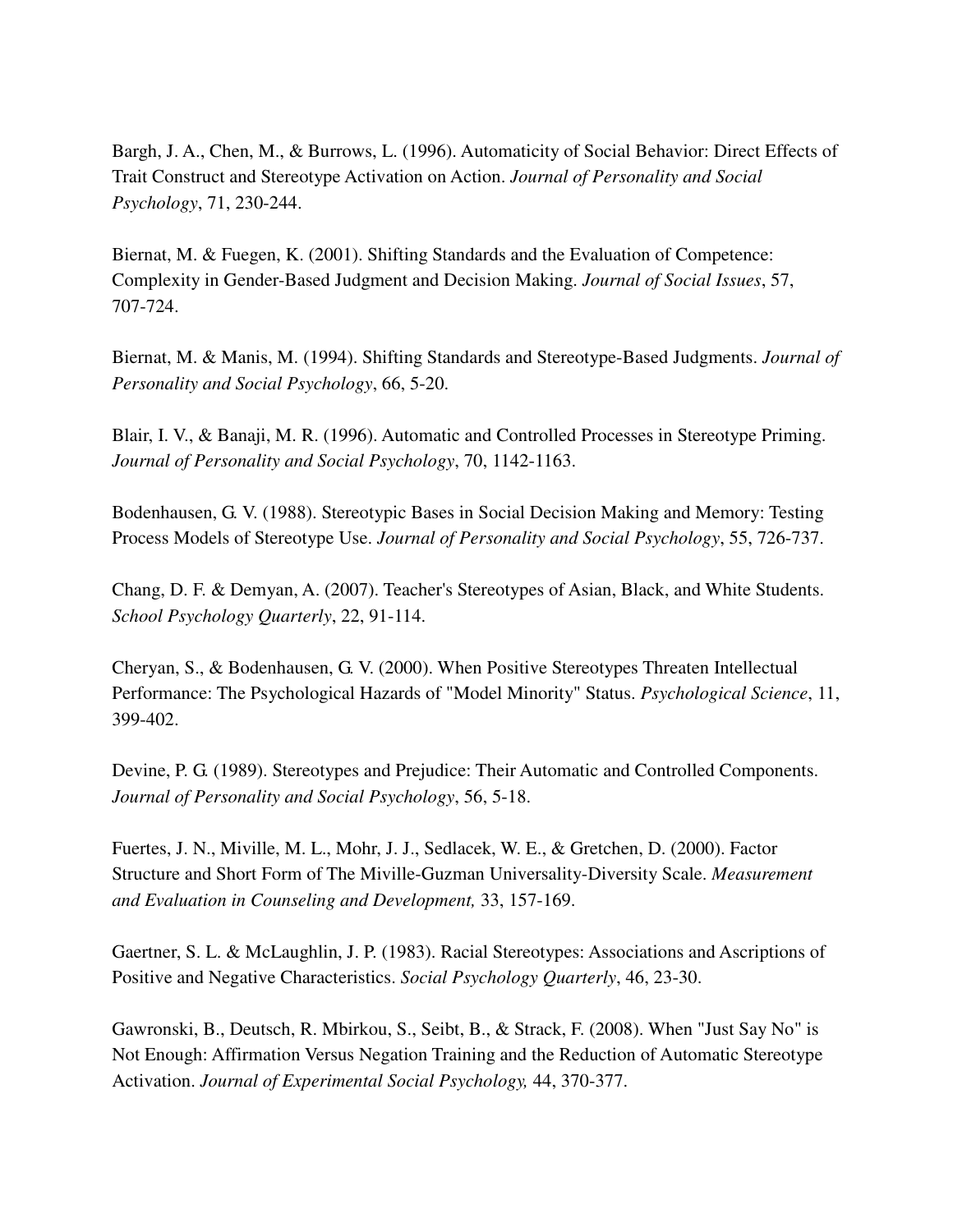Greenwald, A. G. & Banaji, M. R. (1995). Implicit Social Cognition: Attitudes, Self-Esteem, and Stereotypes. *Psychological Review*, 102, 4-27.

Karlins, M., Coffman, T. L., & Walters, G. (1969). On The Fading of Social Stereotypes: Studies in Three Generations of College Students. *Journal of Personality and Social Psychology*, 13, 1-16.

Kobrynowicz, D., & Biernat, M. (1997). Decoding Subjective Evaluations: How Stereotypes Provide Shifting Standards. *Journal of Experimental Social Psychology*, 33, 579-601.

Levy, B. R., Slade, M. D., Kunkel, S. R., & Kasl, S. V. (2002). Longevity Increased by Positive Self-Perceptions of Aging. *Journal of Personality and Social Psychology,* 83, 261–270.

Minear, M. & Park, D. C. (2004). A Lifespan Database of Adult Facial Stimuli. *Behavior Research Methods, Instruments, & Computers*. 36, 630-633.

Miville, M. L., Holloway, P., Gelso, C. J., Pannu, R., Liu, W., Touradji, P., & Fuertes, J. (1999). Appreciating Similarities and Valuing Differences: The Miville-Guzman Universality-Diversity Scale. *Journal of Counseling Psychology*, 46, 291-307.

Shih, M., Pittinsky, T. L., & Ambady, N. (1999). Stereotype Susceptibility: Identity Salience and Shifts in Quantitative Performance. *Psychological Science*, 10, 80-83.

Steele, C. M. (1997). A Threat in the Air: How Stereotypes Shape Intellectual Identity and Performance. *American Psychologist*, 52, 613-624.

Sue, D. W., Arredondo, P, & McDavis, R. J. (1992). Multicultural Counseling Competencies and Standards: A Call to the Profession. *Journal of Counseling & Development*, 70, 477-486.

#### **APPENDIX A**

| Stiffull used for each target. |                     |                                                                           |  |
|--------------------------------|---------------------|---------------------------------------------------------------------------|--|
| Target                         | Type of             | Stimuli                                                                   |  |
|                                | <i>Stereotyping</i> |                                                                           |  |
| White                          | Positive            | sociable, friendly, industrious, intelligent, athletic, active, success,  |  |
|                                |                     | ambitious                                                                 |  |
|                                | Negative            | arrogant, lazy, morally loose, violence, selfish, disobedient, compliant, |  |

Stimuli used for each target.